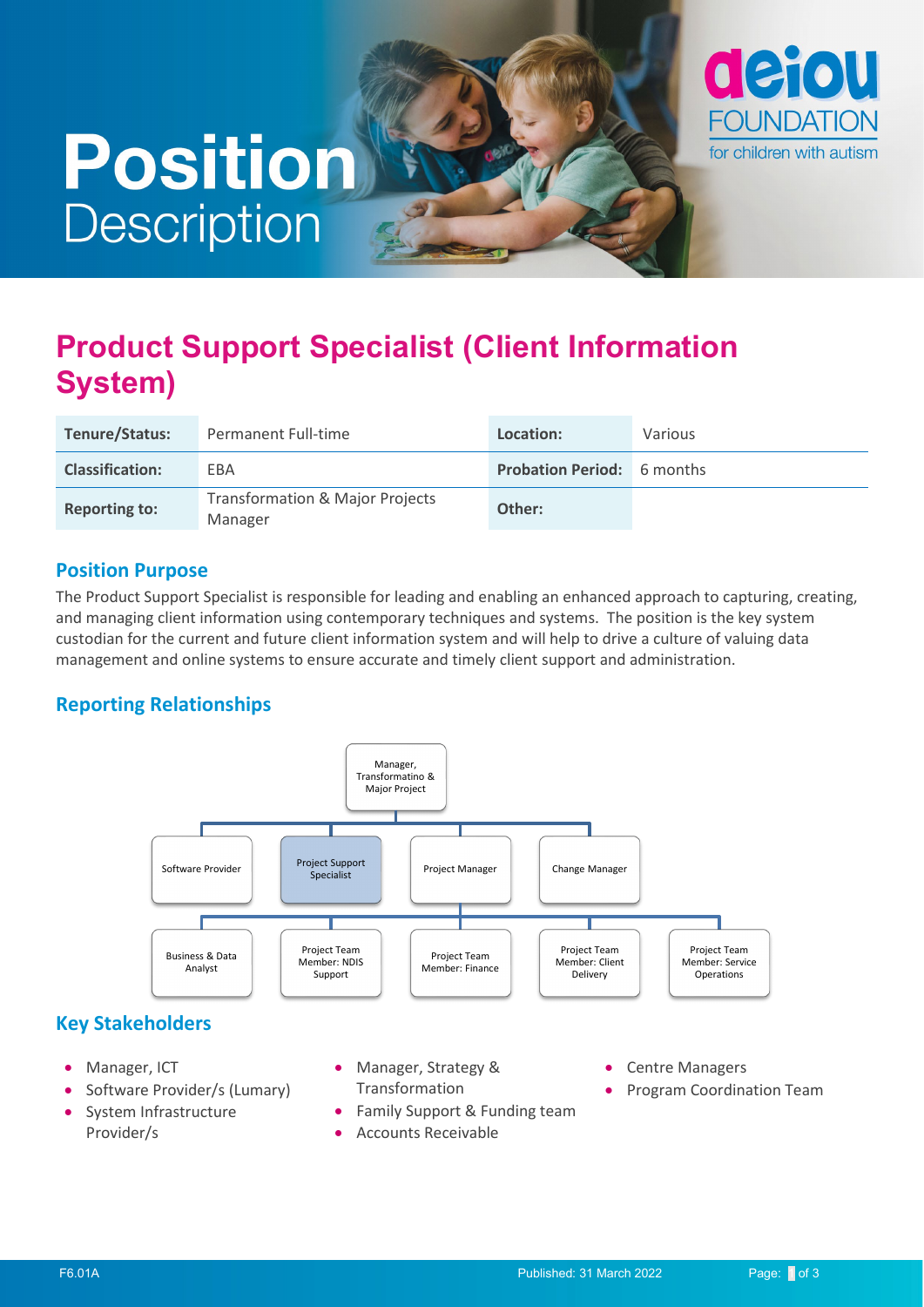## **Responsibilities**

| <b>Area</b>                                                             | <b>Responsibilities</b>                                                                                                                                                                                                                                                                                                                                                                                                                                                                                                                                                                                                                                                                                                                                                                                                                   |
|-------------------------------------------------------------------------|-------------------------------------------------------------------------------------------------------------------------------------------------------------------------------------------------------------------------------------------------------------------------------------------------------------------------------------------------------------------------------------------------------------------------------------------------------------------------------------------------------------------------------------------------------------------------------------------------------------------------------------------------------------------------------------------------------------------------------------------------------------------------------------------------------------------------------------------|
| <b>Positive child</b><br>and family<br>experience                       | • Work collaboratively with key internal stakeholders to understand and drive priority<br>improvements to client information management, and ultimately, end-to-end client<br>experience<br>Support the establishment of a strong team culture of respectful engagement with family<br>$\bullet$<br>and child stories and protect child and family data<br>Continually build knowledge on the client information system (CIS) [Lumary, Salesforce]<br>landscape that can be shared with key internal collaborators                                                                                                                                                                                                                                                                                                                        |
| <b>Solution</b><br>Leadership                                           | Manage the full product lifecycle of the client information system (CIS) and provide input<br>into the client product roadmap<br>Act as an owner/champion of the client information system and ensure the application is fit-<br>for-purpose and within scope<br>Oversee the development and maintenance of client information processes to enable<br>quality business analysis, reporting, and continuous improvement<br>Ensure the Client Information System at AEIOU is fit-for-purpose and continues to have a<br>٠<br>very high level of support and usage amongst central office and centre-based employees                                                                                                                                                                                                                         |
| <b>Solution Build</b>                                                   | Actively participate in system integration and build activities including:<br>$\circ$ the configuration of business solutions into the software application including system<br>integration and test plans/cases (including appropriate test environments)<br>o support data migration planning and user testing<br>o decommission legacy systems and processes in a planned and effective way<br>sponsor and support effective documentation that captures accurate configuration of the<br>application and any system integration requirements<br>$\circ$ ensure clear transition plans are in place for the exit of the system implementation team<br>and conversion to business-as-usual with a SaaS solution in place<br>Help to ensure that efficiency and effectiveness gains (benefits) of the system/application<br>are achieved |
| <b>Application</b><br><b>Support and</b><br>Change<br><b>Management</b> | Provide oversight of the Lumary Solution and ensure product updates are understood and<br>$\bullet$<br>well-transitioned into AEIOU operational processes<br>Collaborate with Lumary and key internal stakeholders to plan, manage, and monitor<br>٠<br>appropriate demand management solutions, service interruptions, and upgrades<br>Conduct regular change management analysis, planning and implementation activities<br>(including delivering training, education, and engagement activities) to ensure a high level<br>of adoption by central office and centre-based employees                                                                                                                                                                                                                                                    |
| <b>Continuous</b><br>Improvement                                        | Maintain regular communication and engagement with core users to understand any<br>٠<br>emerging issues or risks and identify mitigation or escalation pathways<br>Participate in external user groups to support ongoing application updates / prioritisation<br>of enhancements<br>Plan and manage ongoing data integrity and user access initiatives to enable enhanced<br>$\bullet$<br>reporting and overall data management<br>Continually assess solution-fit and compliance with agreed processes and controls<br>Identify emerging scenarios that are deemed to be 'exceptions' or 'outside of the system'<br>٠<br>and problem solve by embedding as much as possible into the CIS end-to-end solution                                                                                                                            |
| Governance<br>/Compliance                                               | Ensure compliance with relevant legislation and regulatory bodies including NDIS, ACECQA<br>(i.e. National Quality Framework), and Human Services Quality Framework.<br>Ensure CIS policies and procedures are available, implemented, and maintained according<br>$\bullet$<br>to agreed schedules                                                                                                                                                                                                                                                                                                                                                                                                                                                                                                                                       |